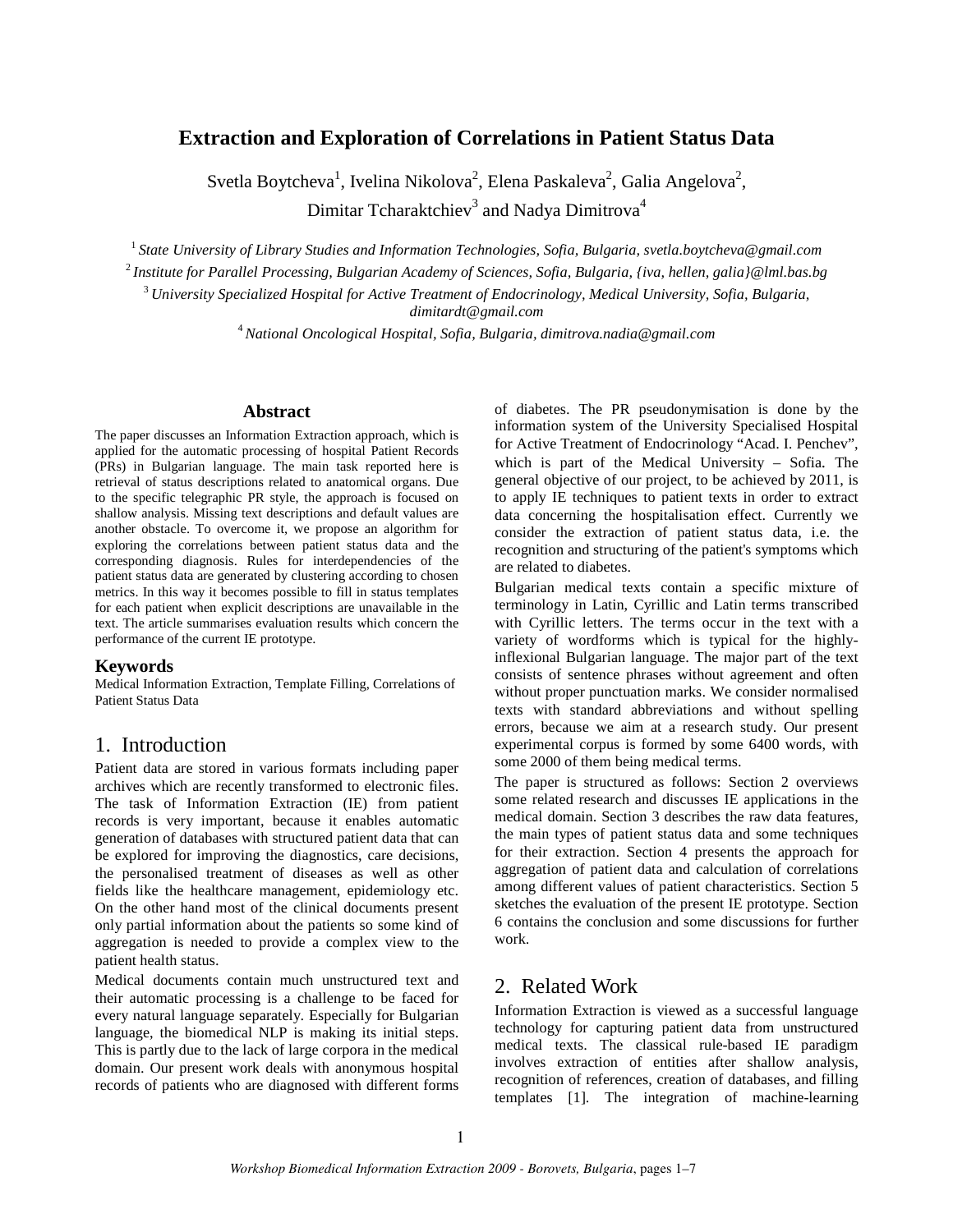approaches, like e.g. the classification of sentences enables recognition of patient features with high precision and recall [2].

Shallow analysis in the IE systems is often based on pattern matching involving cascading applications of regular expressions. Some of these patterns are manually produced and their adaptation to new domain requires much effort. Other patterns are semi-automatically produced by using general meta-rules but they are not too precise [3].

IE is applied in various prototypes which are constructed to perform different extraction tasks from medical documents, including the following ones:

• *Processing of patient symptoms and diagnosis treatment data*: the system CLEF (Clinical E-Science Framework) extracts data from clinical records of cancer patients [4]; AMBIT acquires Medical and Biomedical Information from Text [5]; MiTAP (MITRE Text and Audio Processing) monitors infectious disease outbreaks and other global events [6]; the system caTIES (Cancer Text Information Extraction System) processes surgical pathology reports [7]; the Medical Language Extraction and Encoding System (MedLEE) was designed for radiology reports and later extended to other domains such as discharge summaries [8]. Other systems are HITEx (Health Information Text Extraction), an opensource NLP system [9] and cTAKES (clinical Text Analysis and Knowledge extraction system) [10];

• *Building of medical ontologies*: IE is applied for construction of ontology in pneumology in the PertoMed project. The approach is based on terminology extraction from texts according to the differential semantics theory - distributional analysis and recognition of semantic relationships by lexicosyntactic patterns [11]. ODIE (Ontology Development and Information Extraction) is a software toolkit which codes document sets with ontologies or enriches existing ontologies with new concepts from the document set. It contains modules for Named Entity Recognition, co-reference resolution, concept discovery, discourse reasoning and attribute value extraction [12];

• *Semi-automatic production of clinical guidelines*: [13] presents the systems EviX (Facilitating Evidencebased Decision Support Using Information Extraction and Clinical Guidelines) and LASSIE (modeLing treAtment proceSSes using Information Extraction) that apply IE methods to semi-automatically creation of computer-interpretable clinical guidelines and modeling treatment processes;

• *Creating databases and digital libraries*: the system EMPathIE applies IE for conjunction of online database from academic journal articles [14]. The system OntoGene extracts semantic relations between specific biological entities (such as Genes and Proteins) from the scientific literature (e.g., PubMed) [15], and PASTA creates a database of protein active sites [16].

Unfortunately the presented IE techniques cannot be directly adapted to our project, because we deal with documents in Bulgarian and many language-processing activities start from scratch. For instance, no Named Entity Recognition has been done for Bulgarian entities in the medical domain; the regular expressions for shallow sentence analysis are constructed in the project for the first time and so on. In this article we present our initial results in automatic processing of PRs in Bulgarian language using manually defined patterns.

### 3. Patient Status Extraction

The length of PR texts in Bulgarian hospitals is usually 2-3 pages. The document is organised in the following sections: *(i)* personal details; *(ii)* diagnoses of the leading and accompanying diseases; *(iii)* anamnesis (personal medical history), including current complains, past diseases, family medical history, allergies, risk factors; *(iv)* patient status, including results from physical examination; *(v)* laboratory and other tests findings; *(vi)* medical examiners comments; *(vii)* discussion; *(viii)* treatment; *(ix)* recommendations.

Here we discuss the extraction of patient status data from free text. The relevant PR section contains mostly short declarative sentences in present tense which describe the status of different anatomic organs. At present we do not consider the values concerning Lab and other tests findings. Several organs are referred to in the PRs of patients with diabetes; the text presents the characteristics of 20-30 different anatomic organs and status conditions. The full description might contain more than 45 different status observations. The explanation detailness depends on the status of the corresponding anatomic organs: for some organs only general characteristics are presented, while detailed description is given for other organs which are important for the particular disease. Sometimes organ descriptions are missing and we assume that there is no deviation from the normal status; therefore the system automatically includes certain default values. When an organ description is located in the text, its phrases and sentences are analysed by a cascade of regular expressions.

In order to capture the information we use a terminological bank of medical terms, derived from ICD-10 in Bulgarian language. The International Classification of Diseases (ICD-10) contains 10970 terms. The Bulgarian version of ICD-10 has no clinical extension, i.e. some medical terms need to be extracted from additional resources like a partial taxonomy of body parts, a list of medicines etc. We have compiled a lexicon of medical terminology containing 5288 terms. A lexicon of 30000 Bulgarian lexemes, which is part of a large general-purpose lexical database with 70000 lexemes, completes the necessary dictionary for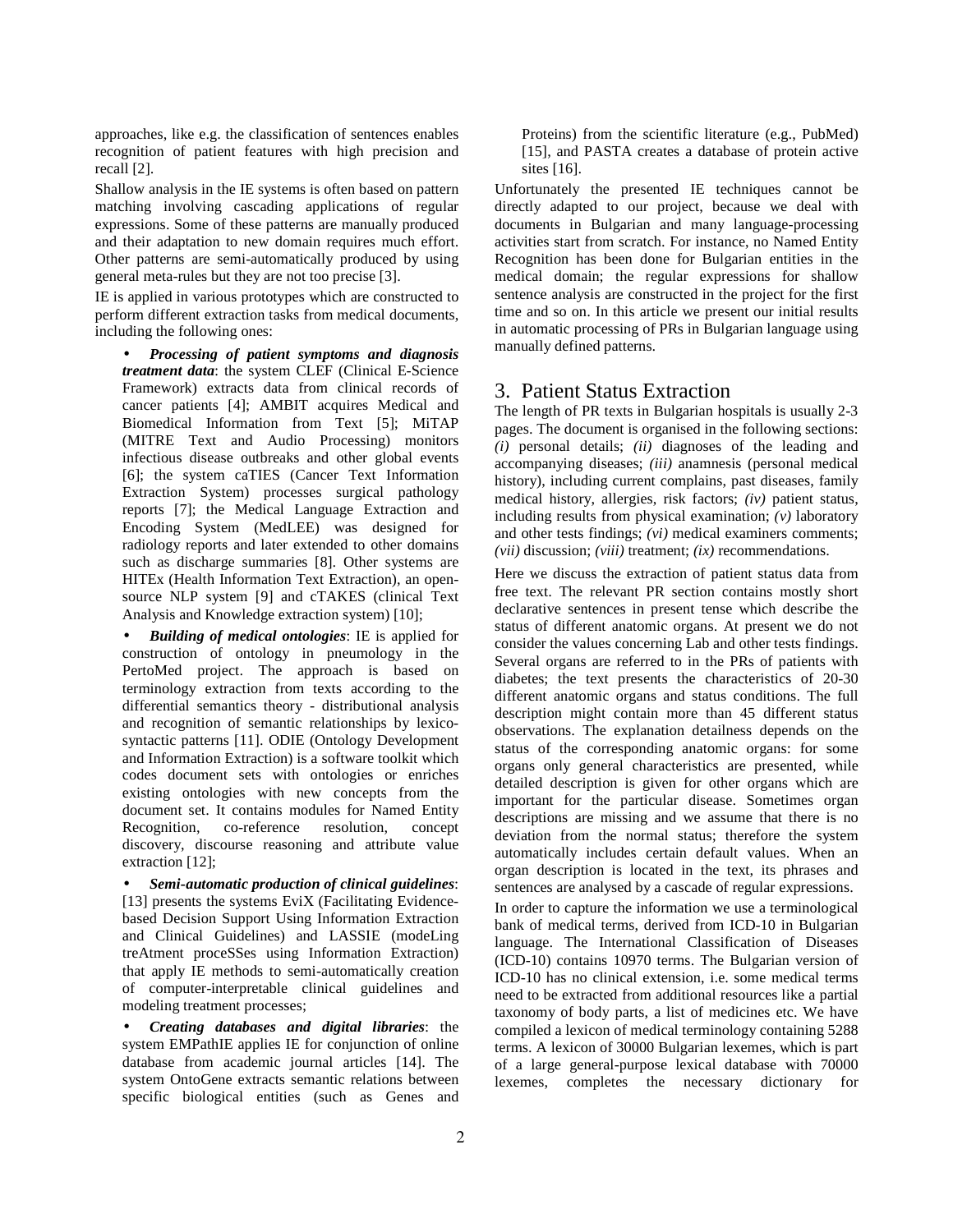morphological analysis of Bulgarian medical text. Another helpful resource is the conceptual model of body parts. It supports the decision how to relate characteristics to anatomic organs when they are presented in separated sentences; this partial medical ontology shows the links between the concepts and points the organs which the attributes refer to. The ontology also supports the dynamic generation of templates if the text contains only partial information about some anatomic organ.

Below we present the typical occurrences of organ descriptions in the PR texts. Let us denote the Anatomic Organs by *AO (e.g. skin, neck, limbs)*, their characteristics (attributes) by *Ch (e.g. for skin - colour, hydration, turgor, elasticity etc.)*, the attribute values by *V (e.g. pale, subicter, decreased, reduced)*, and let *G* stands for the general explanation of patient status. Then the status-related text expressions can be grouped into the following categories:

Description of one  $AO$ , all its characteristics and their values presented in one sentence:

#### *AO [-] ['with''of'] V1 [Ch1], ['with''of' ] V2 [Ch2] [and Ch3], ...*

*"Кожа - бледа, с пепеляв отенък, с намален тургор и еластичност."* 

*(Skin - pale, ash-coloured, with decreased turgor and elasticity)* 

• Description of one **AO**, all its characteristics and their values presented in several consecutive sentences:

#### *AO [-] ['with''of'] V1 [Ch1]. ['with''of'] V2 Ch2 [and Ch3]. ...*

*"Кожа - бледа. С намален тургор и еластичност. Диабетна рубеоза."* 

*(Skin - pale. With decreased turgor and elasticity. Rubeosis diabetica.)* 

• Description of one *AO* by general characteristics, presented in one sentence:

## *AO1 [-] [V1,V2] ['with''of'] G.*

*"Кожа бледа с непроменена характеристика. " (Skin pale with unchanged characteristics.)* 

• Description of several *AOs* having common characteristics and values presented in one sentence:

#### *AO1 and AO2 [-] V1 [Ch1], V2[Ch2], V3[ Ch3], ...*

*"Кожа и видими лигавици - сухи, бледо розови." (Skin and visible mucoses - dry, light rose coloured.)* 

• Description of several *AOs* having common generally-stated characteristics and values, presented in one sentence:

*AO1 and AO2 [-] ['with''of'] G.*

*"Кожа и видими лигавици с нормална характеристика."* 

*(Skin and visible mucous membranes with normal characteristics.)* 

• Description of several *AOs* having different characteristics and values, presented in one sentence:

#### *AO1 Ch11 V11, Ch12 V12, ..., AO2 Ch21 V21, Ch22 V22,..., АО3 Ch31 V31 ...*

*"Мъж на видима възраст отговаряща на действителната, в добро общо състояние, ало- и аутопсихично ориентиран, КМС-ма правилно развита за възрастта, Р-172 см, Т-63 кг., кожа - розова, с нормална характеристика, добре изразена подкожна мастна тъкан, видими лигавици - розови, влажни. "* 

*(A man on apparent age correspondent to the stated one, in good general condition, allo- and auto-orientation orientation to person, place and time, skeletal muscle system well developed for his age, height - 172 cm, weight - 63 kg, skin - rose, with normal characteristics, well presented hypodermic fat tissue, visible mucoses - rose, moist.)* 

About 96% of all PRs in our training corpus contain organ descriptions in this format. The more complicated phrases and sentences are analysed by rules for recognising the attributes and their values scope. Some PRs lack descriptions about certain organ attributes. The above-listed six kinds of text formats are recognised by especially prepared rules and regular expressions (taking into account some typical prepositions). The *AOs* are usually nouns in basic form and can be identified in the text using the labels of the medical ontology: e.g. "*кожа, щитовидна жлеза, шия, крайници" (skin, thyroid gland, neck, limbs*). The main attributes can be also recognised using the medical terminology lexicon and the medical ontology although some of them have adjacent modifiers like:

• **adverbs** – which express the degree and stage of the symptom, like *умерено, добре, частично (moderately, well, partially)* 

#### • **adjectives**:

*(i)* some of them express details about certain attributes. For instance, the "skin" characteristic "hydration" can be presented by a variety of wordforms: "*cyx*" (*dry*) and others "възсух, суховат, *..." (slightly dry, rather dry than normal, …)*. In other cases the adjectives express different rates of the attribute values. For instance the noun phrase "*hypodermic fat tissue*" can be modified by adjectives like *"увеличена, леко увеличена, умерено изразена, добре изразена, редуцирана, силно редуцирана" (increased, slightly increased, moderately developed, well developed, reduced, highly reduced).*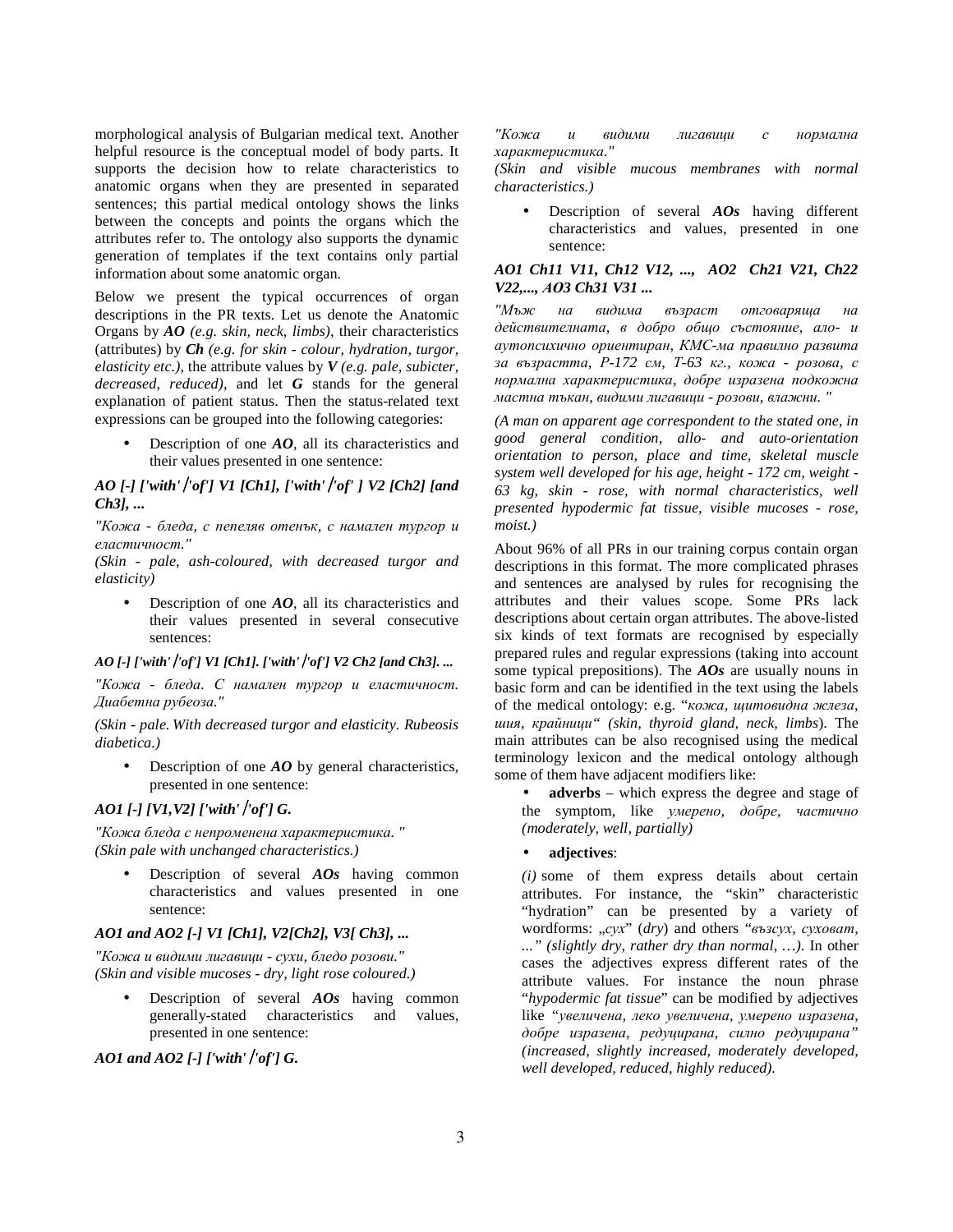*(ii)* other adjectives represent attributes and participate in the medical terminology lexicon. Sometimes the PRs contain adjectives which are not typical for the medical domain. For instance, the attribute "*colour*" of the organ "*skin*", is usually presented by the adjectives *"бледа, розова, бледо розова, пастьозна, мургава" (pale, rose, light rose, doughty, swarthy)* and nontypical words like *"с пепеляв отенък, бакърена" (ash-coloured, copper-like)*. The successful recognition of these attributes is provided by the large, representative corpus of patient records and the large Bulgarian dictionary with general lexica.

To summarise, in our corpus the patient organs and their features are described in the following way:

• *General discussion* – by giving some default value, e.g. *"с непроменена характеристика за възрастта" (with unchanged characteristics typical for the age), "със запазена характеристика" (with preserved characteristics), "с нормална характеристика" (with normal characteristics).*  General statements happen relatively often, e.g. the skin status for 26% of the PRs is given by general explanations. For filling in the obligatory IE template fields in these cases, we need predefined default values for the respective organs status. This issue is further discussed below;

• *Explicit statements* – the PR text contains specific values. The attribute name might be missing since the reference to the organ is sufficient: e.g. *"pale skin"* instead of *"skin with pale colour"*. The attributes are described by a variety of expressions, e.g. for the *"volume of the thyroid gland"* the value *"нормална" (normal)* can be expressed as *"неувеличена, не се палпира увеличена, не се палпира" (not enlarged, not palpated enlarged, not palpated).* There are several characteristics (about 15% of all attributes) that have numerical values like *"АН в легнало положение 150/110 mmHg, изправено положение 110/90 mmHg." (BP 150/110 mmHg in lying position, 110/90 mmHg in standing position).* 

• *Partial explanations* – the text contains descriptions about organ parts, not for the whole anatomic organ. For instance, the skin status can be expressed by phrases like *"дифузно зачервяване на лицето" (diffuse redness of the face).* In this case we need some knowledge about the body parts to infer that *face skin* is part of the whole *skin*. Additional fields are added to the obligatory fields of the IE template;

• *By diagnosis* – sometimes a diagnosis is given instead of organ description, e.g. "*Затлъстяване от първа степен" (First degree of obesity)* or *"онихомикоза" (onychomicosis).* 

It is challenging to extract the patient status description directly from the PRs as it is often not recorded in the patient's clinical notes. Figure 1 presents the percentage of PR texts which discuss five skin characteristics. About 20% of the PRs in our corpus report observations of other skin attributes which are not included in Fig. 1. Much information in the PR text is implicit.



**Figure 1**. Percentage of PRs with explicit statements about *skin* status

Our approach for negation treatment is based on shallow processing (chunking only) in combination with deep semantic analysis in certain points [17]. The choice of proper templates for recognition and interpretation of the negation influences considerably the system performance. For example we can recognize phrases like:

*"без шумова находка" (without thrill finding)* 

*"няма патологичи промени" (no pathological changes) "отсъстват хрипове" (absent rales)* 

*"липсват отоци и варикозни промени" (missing edema or varicose changes)* 



**Figure 2.** Obligatory fields in the skin template

In general, the shallow text analysis using regular expressions helps to identify the necessary sentence phrases but the decision for filling in a template is often difficult. Fig. 2/left shows the default template of "*skin*" with its four obligatory characteristics. A general sentence might occur in the text, line "*skin with normal characteristic*", and the IE module has to fill in the default values. Fig. 2/right contains a partially-filled template for a PR containing the sentence "*skin - pale, dry, with decreased turgor and elasticity".* Therefore, we need to invent some methods to 'calculate' the missing status values, using the default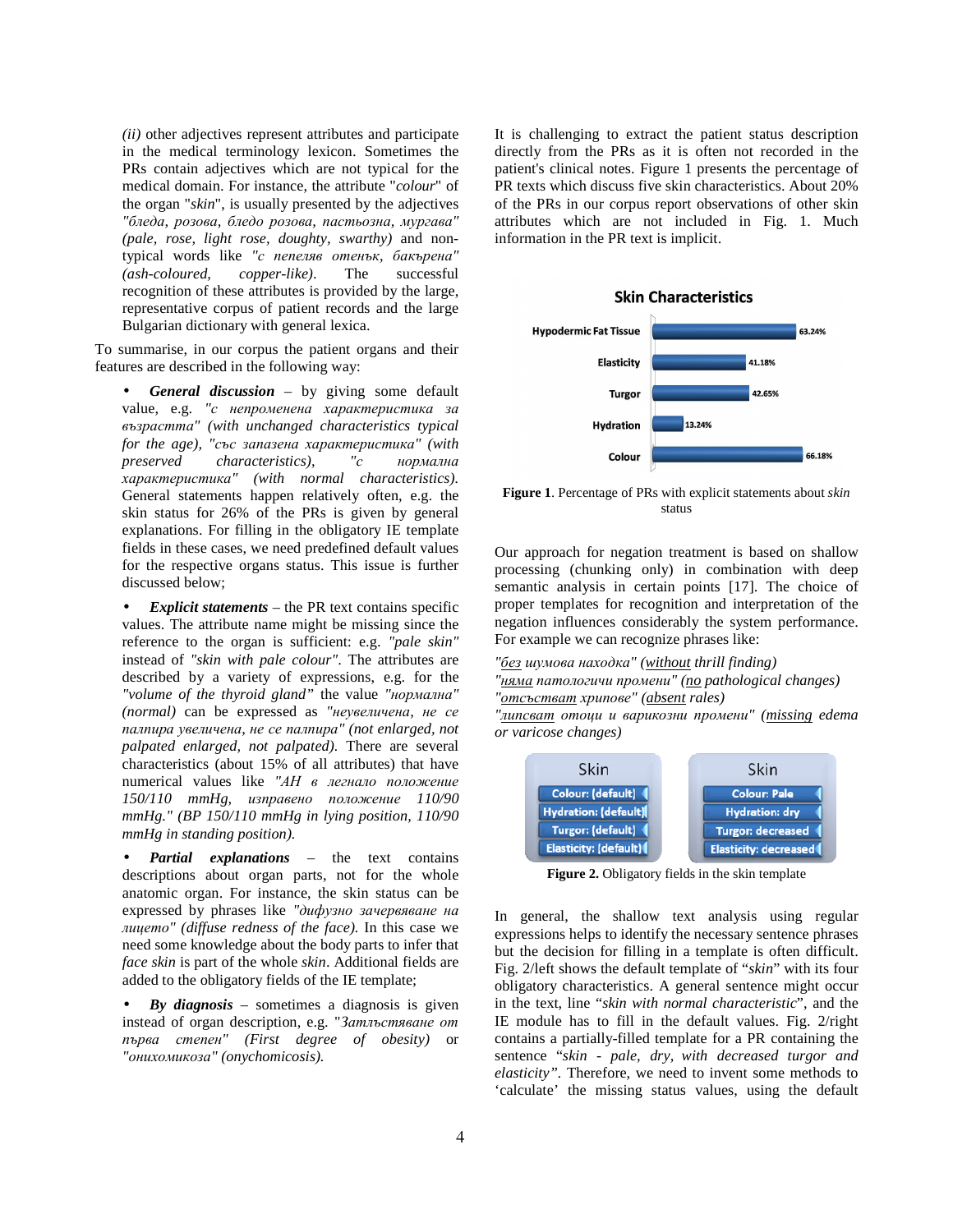values and reasoning rules. In addition we notice that the values for *turgor* and *elasticity* are not quite independent, so the reasoning rules should be based on certain statistical observations regarding the values' interdependencies.

To study the correlation of values for different organ attributes, the medical experts in the project have developed a scale of *normal*, *worse* and *bаd* conditions. Some words from the PRs are chosen as representative for the corresponding status scale and the other text expressions are automatically classified into these typical status grades. Table 1 illustrates the scales for *skin* and gives examples for words signaling the respective status. In fact the regular expressions for shallow analysis map the explicit text descriptions about skin into the chosen categories. In this way all word expressions are turned into numeric values and it becomes possible to study the deviations from the normal condition. The mapping process is not trivial and requires precise elaboration of the regular expressions. Some 95 skin colour characteristics exist in the medical domain, although our present corpus contains less and they all have to be treated by corresponding rules.

| <b>Scale</b> | Colour                                                | <b>Hydration</b>                        | <b>Turgor</b>      | <b>Elasticity</b>  |
|--------------|-------------------------------------------------------|-----------------------------------------|--------------------|--------------------|
| $\bf{0}$     | rose,<br>swarthy<br>light rose,<br>light swarthy      | normal                                  | good,<br>preserved | good,<br>preserved |
| $-1$         | pale,<br>subicterus                                   | moderate<br>dehydration, reduced<br>dry |                    | reduced            |
| $-2$         | icterus,<br>cyanosis,<br>ash-coloured,<br>copper-like | severe<br>dehydration                   | poor               | poor               |

**Table 1**. Status types for skin characteristics



**Figure 3.** Values correlation in *'skin'* template

Fig. 3 shows the correlations between the values of the fields in *'skin'* template. Each column corresponds to one patient; the values marked there signal the presence of text description in the PR which explains the skin status. We notice that the *turgor* and *elasticity* are usually discussed together.

# 4. Aggregated Patient Data vs Individual Patient Data

In order to explore the correlations in Fig. 3 we need to analyse the repeated observations on patient status data. Applying standard techniques like Canonical Correlation Analysis and Multiple Regression Analysis is a time and efforts consuming task [18]. Instead of analysing all possible combinations and permutations of values of all characteristics of all anatomic organs, we try to analyse only possible and consistent combinations of values and explore their correlations.

Patient status texts explain not only the current disease; they rather present a complex view which is influenced by all patients' current and previous diseases. That is why it is too difficult to generate the aggregated patient status for a particular disease. First we need to study statistical data about the patient status for each disease. Then we have to select the most typical data and characteristics. For instance if we deal with a disease  $D_1$  we need to explore with high priority the data for patients which have only  $D_1$ , but we have to take in consideration also patients with more complex diseases like  $D_1 \& D_2$ ,  $D_1 \& D_3$ ,  $D_1 \& D_2 \& D_3$  etc. There are also sets of diseases that cannot happen together at the same moment, e.g. Diabetes - type 1, Diabetes - type 2, and Diabetes - type 3. Even for patients who have only some disease  $D_1$  the aggregation results are not clear because their status can be influenced from previous diseases which are not mentioned in the present PR texts. In order to avoid inconsistent combinations of diseases we explore only those presented in our corpus.

Below we sketch a data aggregation algorithm which we explore at present in order to complete the picture of patient status data and fill in a special kind of dynamic IE templates. Please note that there could be several PR texts for different visits of the same patient at the hospital.

**Algorithm:** Let  $P = \{p_1, p_2, ..., p_k\}$ be the training set of patients (i.e. text describing patient status data).

**Step 1**: For each patient  $p_i \in P$ ,  $j=1,..,n$  find in the PR text the set  $q_j$ of the corresponding diseases of  $\vec{p}_i$ (the mapping is shown at Fig. 4).



**Figure 4.** Corresponding diseases for patients in the corpus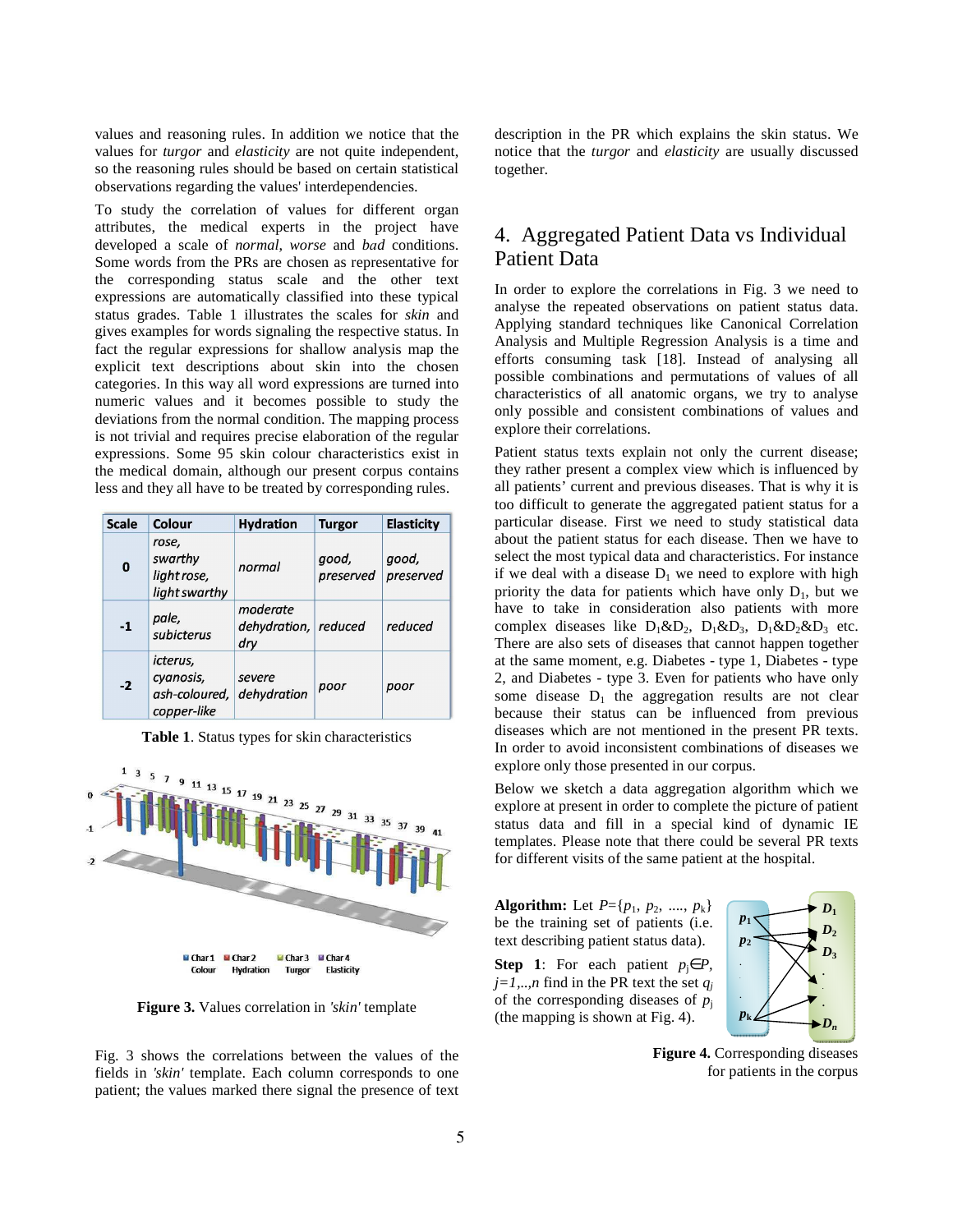**Step 2**: From the set  $Q = \{q_1, q_2, ..., q_k\}$  find  $D = \{D_1, ...,$ *D*n} of all diseases for the patients in *P*;

**Step 3**: Cluster *Q* into *m* classes of equivalence *T*={*T*<sub>1</sub>,*T*<sub>2</sub>,...,*T*<sub>m</sub>} where the class  $T_i = \{q_j | q_j \in Q \text{ and } q_j = q_i \}$ ;

**Step 4**: Cluster *P* into *m* sets  $S = \{S_1, S_2, ..., S_m\}$  where  $S_i = \{ p_j \mid p_j \in P \text{ and } q_j \in T_i \};$ 

**Step 5:** For each set S<sub>i</sub>, each anatomic organ and each of its characteristics, calculate the statistical distribution of the attributes among the patients with the class of diagnosis  $T_i$ only and compute the most expected (most probable) value of each characteristic. Let us denote it by APD<sub>i</sub> (*A*ggregated *P*atient *D*ata for the class of diseases *T*i).

**Step 6**: Find  $S^{(1)}$  for patients whose diagnosis differ in exactly one disease (one more or less, but have at least one common disease )  $S^{(1)} = \{ S_j \mid S_j \in S : |q_j \setminus q_i| + |q_i \setminus q_j| = 1 \}$ 1≤*i*≤*n*,  $S^{(2)}$ <sub>i</sub>=={S<sub>j</sub>| S<sub>j</sub> ∈ S : |*q<sub>j</sub>* \ *q<sub>i</sub>*|+|*q<sub>i</sub>* \ *q*<sub>j</sub>|=2} 1≤*i*≤*n* for patients which diagnosis differ in exactly two diseases etc. (See Fig. 5).

**Step 7**: Refine results for each  $APD<sub>i</sub>$  by using data from  $S^{(1)}$ ,  $S^{(2)}$ , ...,  $S^{(n)}$ . This refinement is done by including patient data from  $S^{(1)}$ ,  $S^{(2)}$ , ...,  $S^{(n)}$ . For each set  $S^{(m)}$ , its  $APD_i$  is calculated separately for the patients having  $T_i$ . Different decreasing weights  $(w_1, w_2,...,w_n)$  are assigned to the APD<sub>i</sub> values for the sets in  $S^{(1)}$ ,  $S^{(2)}$ , ...,  $S^{(n)}$ .



**Figure 5.** Distances between sets in *S*

Using the aggregated personal data, we can define templates for each disease and its possible combinations with other diseases. There will be more *expected characteristics* of the anatomic organs – those with probabilities higher than a predefined threshold. Not all combinations of values are consistent and due to this reason we cannot mark directly the default values.

The next step is to produce rules for more possible consistent values for the IE templates. First we rank characteristics according to their number of occurences in the patient status. Then for every possible value of the characteristics, occurring more often, the rest of characteristics values are ranked. The obtained rules will be used for improvement of the generated templates and their obligatory fields with expected values.

This approach for generation of 'intelligent dynamic templates' is under development at present. The objective is to have dynamic templates for each disease, where the expected obligatory fields and their default values can change depending on the information which is filled in for the corpus of PRs in the particular hospital.

# 5. Evaluation Results and Discussion

We have evaluated the text analysis and the recognition of the basic status scales for the skin attributes (partly explicated in the text as shown in Table 1). In fact our approach has the same objectives like the one presented in [2], where the patient smoking status is classified into 5 categories by selecting sentences which contain the relevant information. As stated above, the negated descriptions are treated as one expression, following a previous study of negative forms in Bulgarian medical patient texts [17].

We have evaluated the extraction progress using a corpus of 197 PRs as a training set and another 43 PR as a test set. The evaluation is done organ by organ since their description in the text are separated and can be analysed independently. There are few PRs without any description of the organ status but they are removed by the evaluation figures.

The first row of Table 2 shows the percentage of correctly recognised attribute descriptions for three anatomic organs: *skin*, *thyroid gland* and *limbs*. The second row of Table 2 shows the percentage of correctly processed PRs.

|                                                | skin   | thyroid gland | limbs  |
|------------------------------------------------|--------|---------------|--------|
| <b>Correctly recognised</b><br>characteristics | 94.82% | 87.35%        | 84.62% |
| <b>Correctly processed PRs</b>                 | 94.03% | 94.64%        | 76.75% |

**Table 2.** Percentage of correctly extracted status attributes

The cases of incorrect extraction are due to more complex sentence structures in the PR text which need to be processed by a deeper syntactic analyser. For example:

*"Кожа бледа с папулозен обрив по главата, гърдите и гърба, най-вероятно обусловен от калциеви отлагания в меките тъкани. "*

*(Pale skin with papular rash on the head, chest and back, most likely caused by calcium precipitation in soft tissues.)*